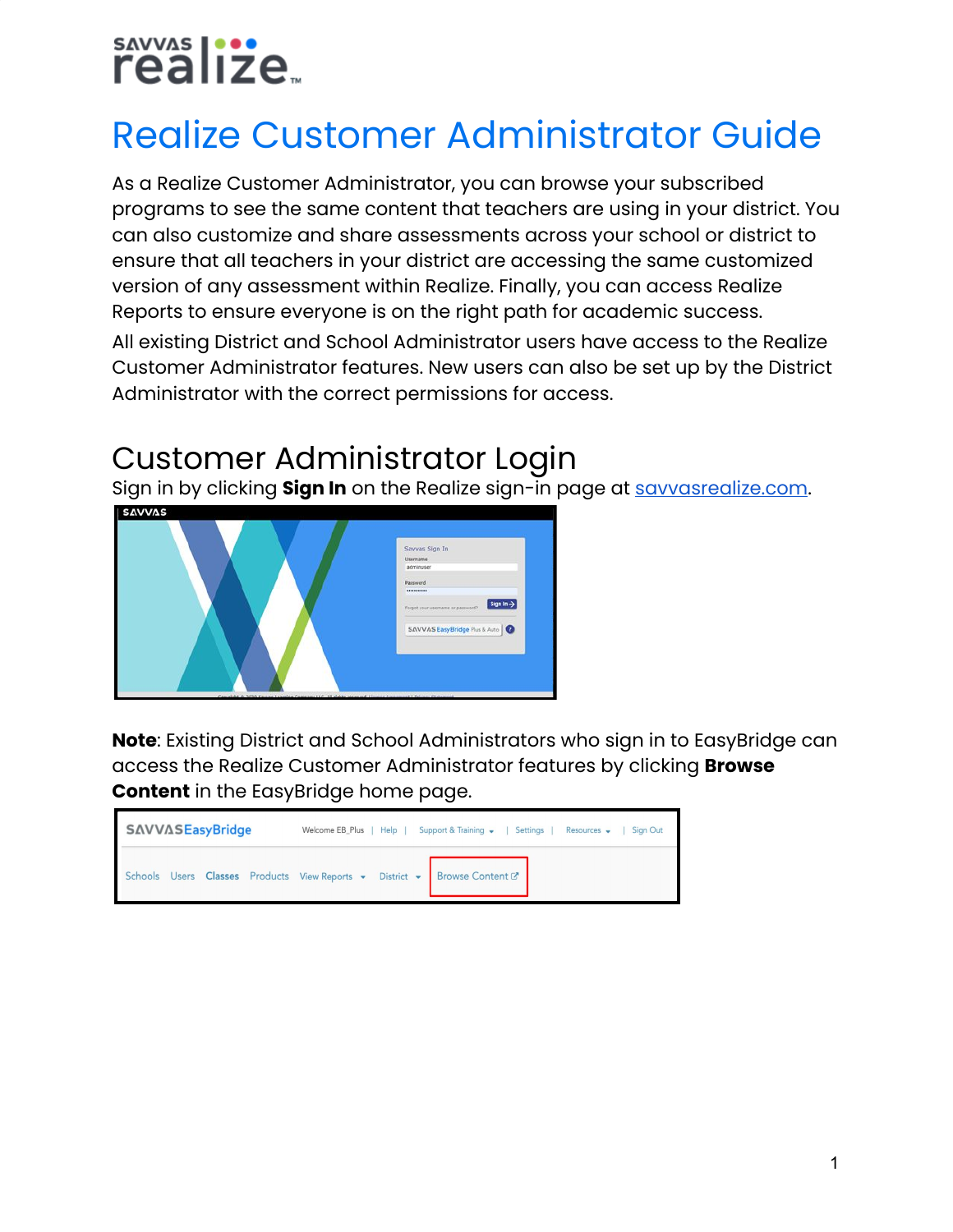## sayyas |**:::**<br>realize...

Once signed in, the **Home** page provides access to **Browse Content**, **Manage Library**, and **View Reports**.



## Customize an Assessment

Select **Browse Content** on the **Home** page to find an assessment. The **Browse** page lists all available assessments.

| realize.<br>Home                          | <b>Browse</b>                                      | My Library        | Reports <sup>C</sup>                                                                            |
|-------------------------------------------|----------------------------------------------------|-------------------|-------------------------------------------------------------------------------------------------|
| <b>Filters</b>                            | Clear All                                          | Q                 | benchmark                                                                                       |
| Program<br>enVisionmath2.0 Common Core    | $\left(\begin{array}{c} 0 \\ 1 \end{array}\right)$ | <b>Tests Only</b> |                                                                                                 |
| Grade 3 2016<br><b>Keystone Products</b>  |                                                    | ≣lo               | Compare Fractions: Use Benchmarks: Quick Check<br>enVisionmath2.0 Common Core Grade 3 2016      |
| Realize Sample Program                    |                                                    | milio             | Topics 1-16: Online Cumulative/Benchmark Assessment<br>enVisionmath2.0 Common Core Grade 3 2016 |
| <b>Media Type</b><br>$\sqrt{ }$ Test [33] |                                                    | milio             | Topics 1-12: Online Cumulative/Benchmark Assessment<br>enVisionmath2.0 Common Core Grade 3 2016 |

Click the ellipsis to the right of an assessment and select **Customize**.

| $\equiv$ | Topics 1-12: Online Cumulative/Benchmark Assessment<br>enVisionmath2.0 Common Core Grade 3 2016 |                          |
|----------|-------------------------------------------------------------------------------------------------|--------------------------|
| ≝        | Topics 1-4: Online Cumulative/Benchmark Assessment<br>enVisionmath2.0 Common Core Grade 3 2016  | Customize<br>$\Box$ info |

**Note**: Some customization options described may not be available for all assessments.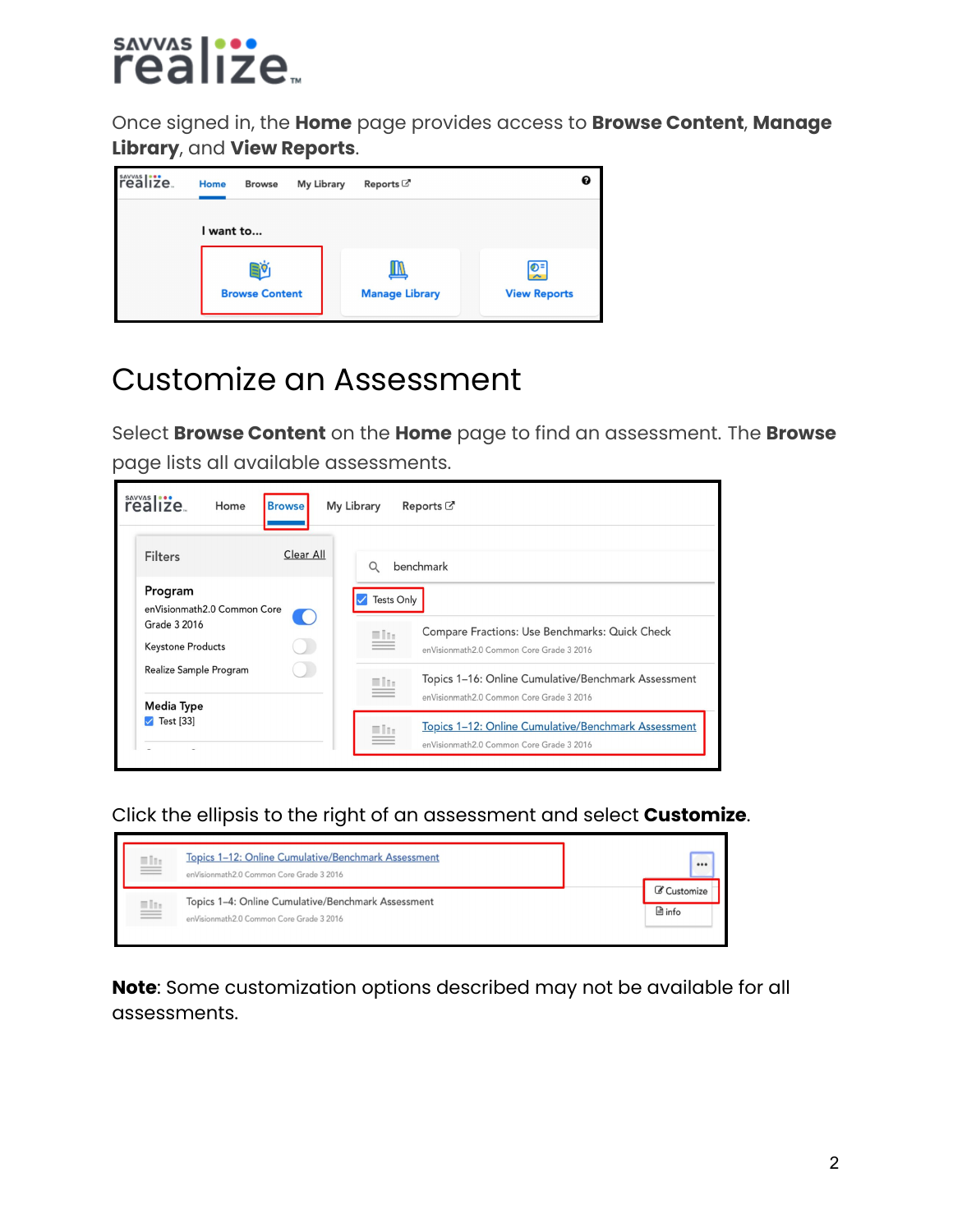

#### Edit or Rename the Assessment

Click **Edit.** Enter a unique **Title** and/or **Description**, or change the mastery settings, and then click **Save**.

**Note**: You should name your custom assessment in such a way that differentiates it from the original name. This makes it easier for teachers to find the custom assessment and distinguish it from the original version of the assessment.

| Topics 1-12: Online Cumulative/Benchmark Assessmen                                                 |                         |
|----------------------------------------------------------------------------------------------------|-------------------------|
| You are editing an assessment.                                                                     | Cancel<br>Done          |
| Title:<br>Topics 1-12: Online Cumulative/Benchmark Assessment - District Version                   | <b>Ø</b> Cancel<br>Save |
| <b>Description:</b><br>Please administer week of 5/5.                                              |                         |
| Do you want this test to count toward mastery?<br>Mastery is set to a 70% score by default.<br>Yes |                         |

#### Remove Items

Click the blue trash can icon  $\frac{10}{10}$  to the right of any items you want to remove. Click **Undo** to cancel the action.



#### Rearrange Items

To rearrange the items within an assessment, click **Rearrange**.

| <b>◆ View original</b>                             | $\bigoplus$ Rearrange | <b>ED</b> Preview | Remove this version |
|----------------------------------------------------|-----------------------|-------------------|---------------------|
| Topics 1-12: Online Cumulative/Benchmark Assessmen |                       |                   |                     |
| You are editing an assessment.                     |                       |                   | Done<br>Cance       |

Click and drag the questions to reorder the test, and then click **Done**.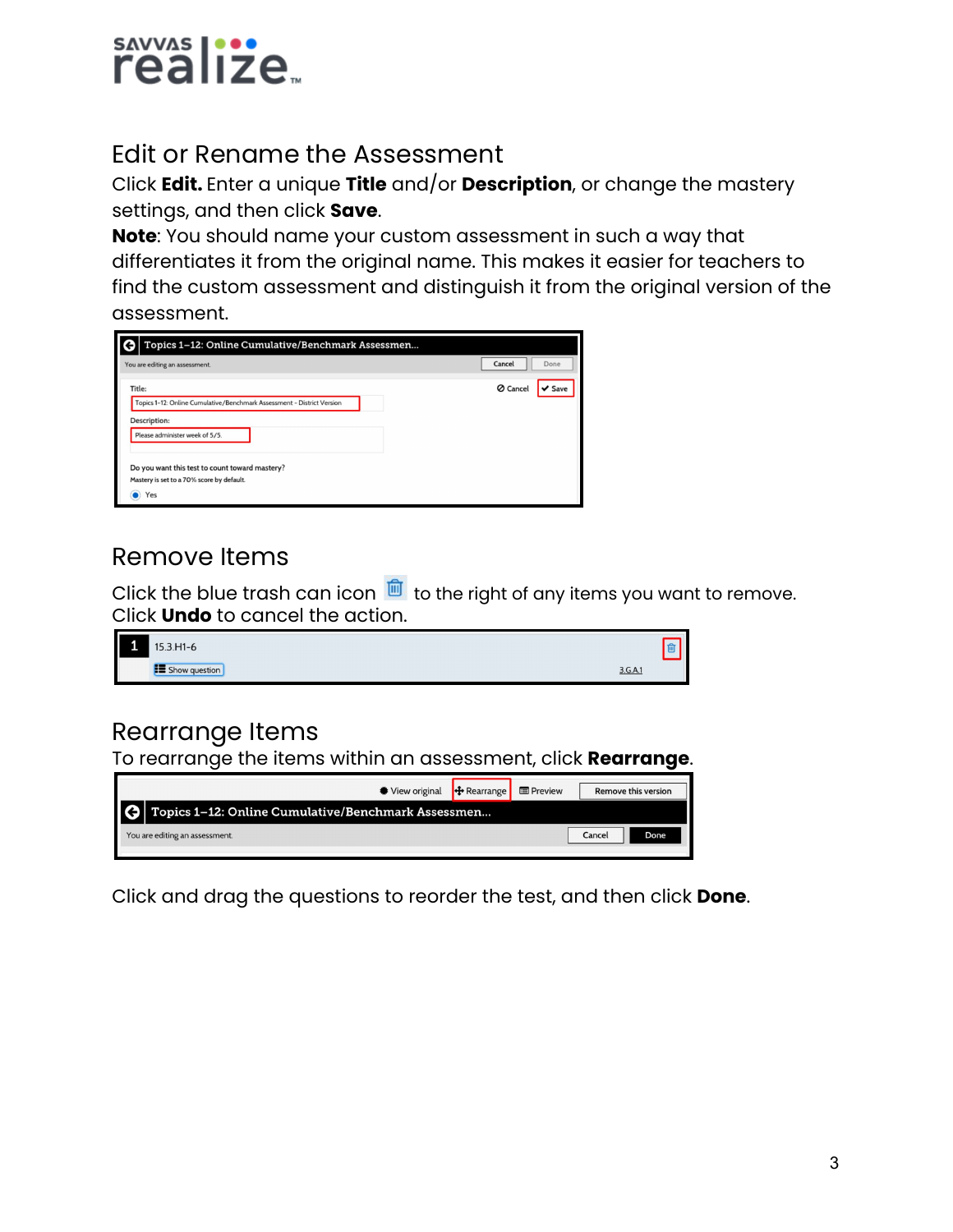

#### Add New Items

To add new items click **+Add question** or **+Add items from test bank**.



Continue the steps for adding items to your test, and when finished, click **I'm done adding questions.**

When you are finished customizing the assessment, click **Done.**



#### Click **View in My Library** or **Continue to Browse.**



See the [Customize](https://help.learningservicestechnology.com/realize/en/Instructor/Content/Instructor/Tests/assignments_customize_pptests.htm) a Savvas Program Test topic in the Realize Help for Instructors for more detailed instructions for customizing assessments.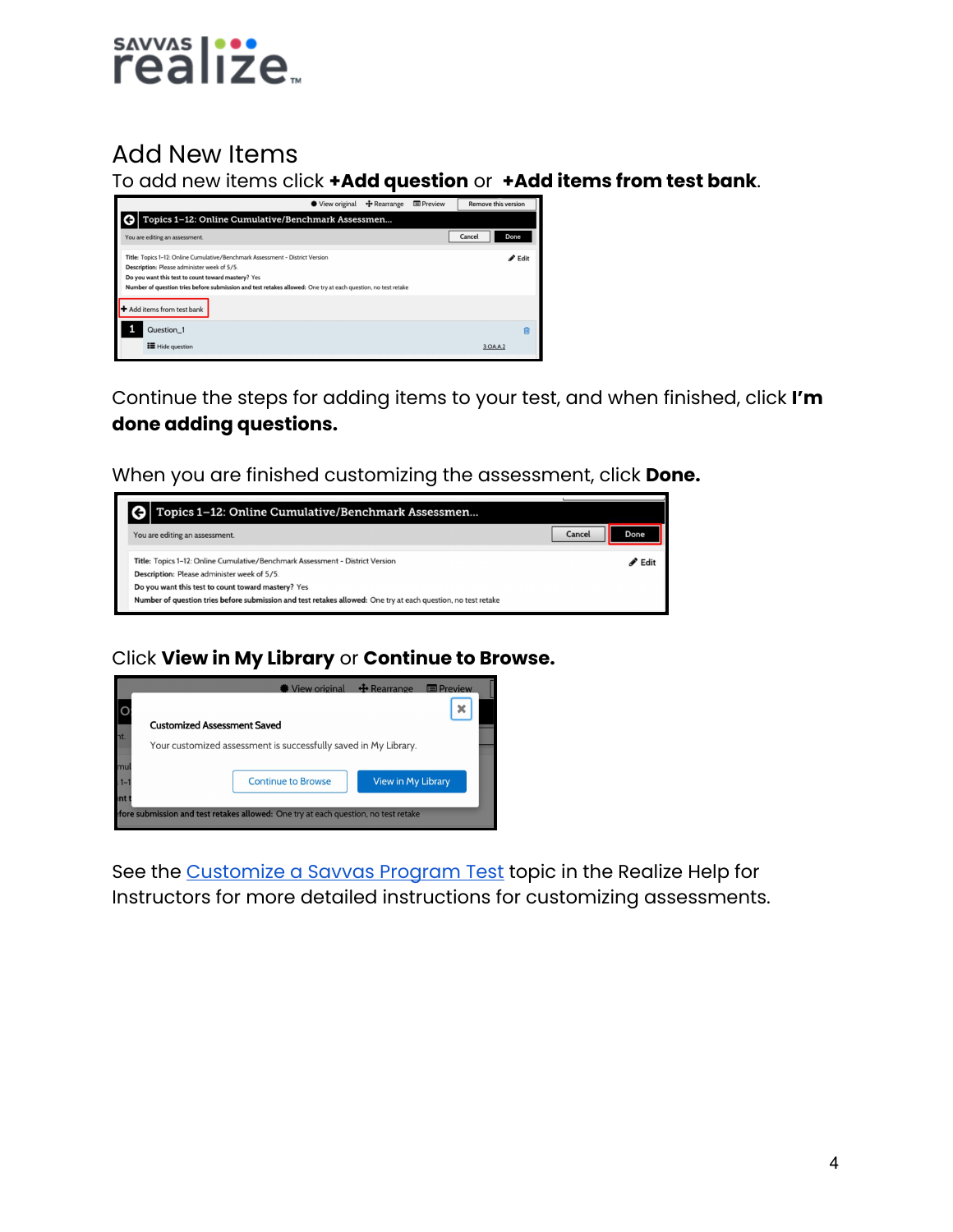

### Create a New Custom Assessment

You can create a new custom assessment by clicking **My Library** and selecting **Build a test.**

| realize.              | Home | <b>Browse</b> | <b>My Library</b>                | Reports $\mathbb{Z}^n$                                                           | ❸                  | Realize Customer Admin ▼ |
|-----------------------|------|---------------|----------------------------------|----------------------------------------------------------------------------------|--------------------|--------------------------|
|                       |      |               |                                  | Use the filters on the left or this search box to find the resources you need.   |                    |                          |
| <b>Create Content</b> |      |               | Enter Keyword                    |                                                                                  |                    | Search                   |
| 量 Build a test        |      |               |                                  |                                                                                  |                    |                          |
| <b>Refine By</b>      |      |               | 1 - 5 of 5 items in your library |                                                                                  |                    |                          |
| <b>Shared Content</b> |      |               |                                  | Topics 1-12: Online Cumulative/Benchmark<br><b>Assessment - District Version</b> | Shared<br>05/18/20 |                          |
|                       |      |               |                                  | enVisionmath2.0 Common Core Grade 3 2016                                         |                    |                          |

Select a program, enter a unique **Title** and/or **Description**, or change the mastery settings, and then click **Next** to continue creating your new assessment.

| Tell us about the test you'd like to build.                                                | Cancel | Next |
|--------------------------------------------------------------------------------------------|--------|------|
| Title:                                                                                     |        |      |
| District Benchmark III (FALL 2020)                                                         |        |      |
| Description:                                                                               |        |      |
| Administer by 9/22.                                                                        |        |      |
| Select a Program                                                                           |        |      |
| enVisionmath2.0 Common Core Grade 3 2016<br>۰                                              |        |      |
| Do you want this test to count towards mastery?<br>Mastery is set to 70% score by default. |        |      |
| Yes                                                                                        |        |      |
| No                                                                                         |        |      |
| Do you want to build this test from a bank of questions, or write your own?                |        |      |
| Select from a bank of questions<br>۵                                                       |        |      |
| Write my own questions                                                                     |        |      |
|                                                                                            |        |      |
|                                                                                            | Cancel | Next |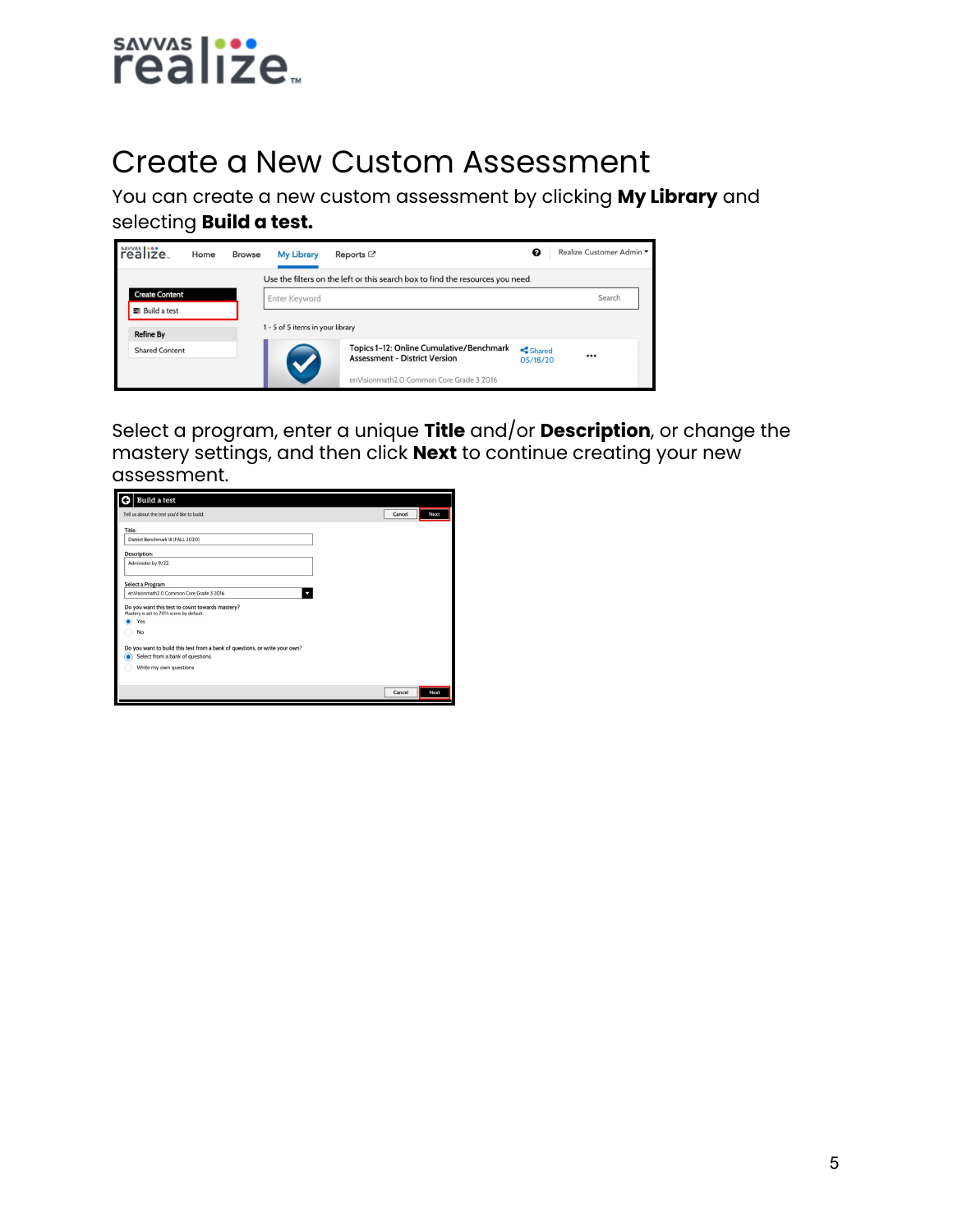

## Share a Customized Assessment

Once shared, an assessment can no longer be edited. You can cancel sharing to allow for additional editing only if the assessment has not yet been assigned by any teachers.

To share a customized assessment, go to the **My Library page.** Click the ellipsis and select **Share**.



Optionally add a note, and then click **Share Now.**



The assessment is now shared with all teachers within your school or district who subscribe to the program.

**Note**: Customer Administrators cannot assign Customized Assessments.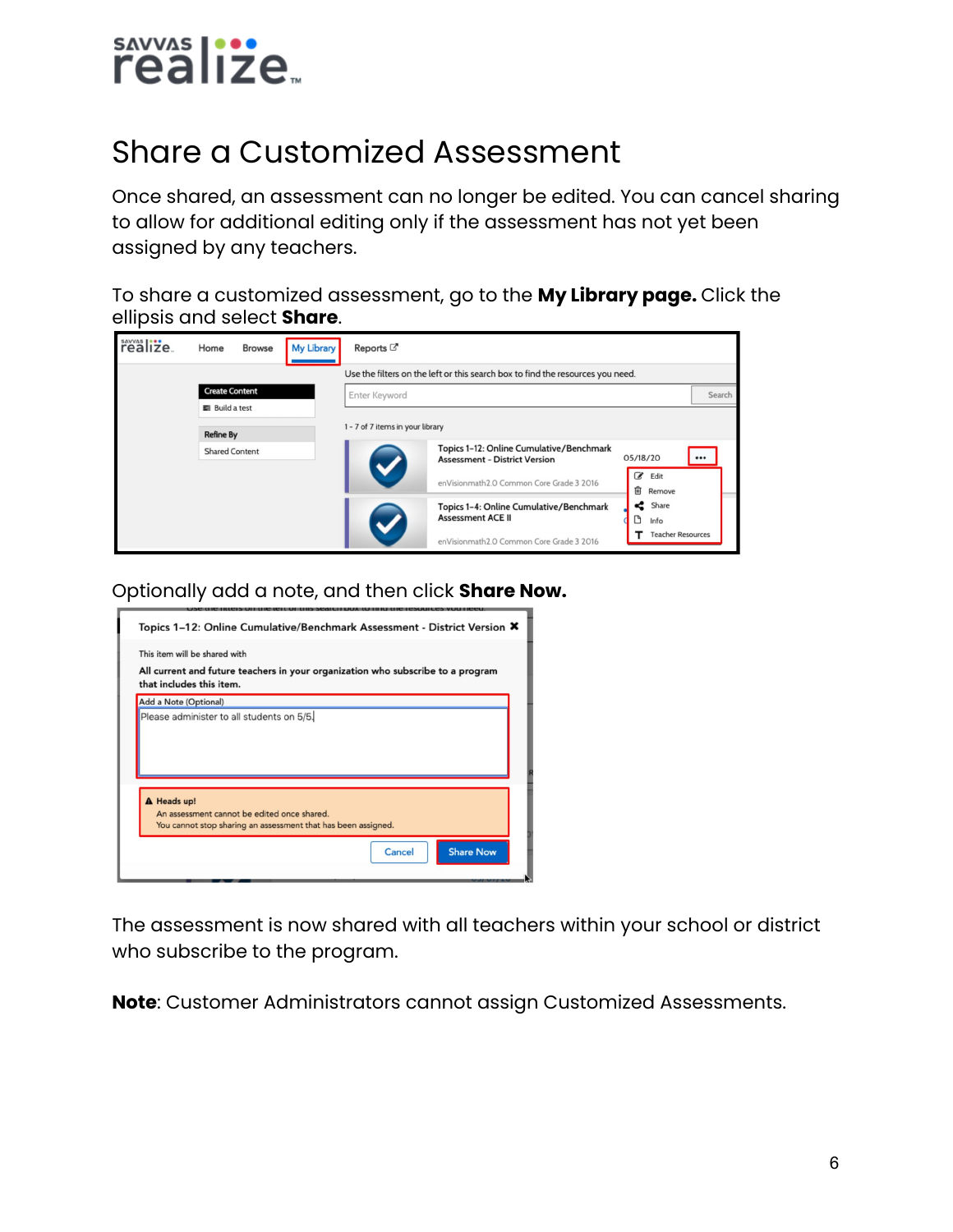

## Cancel Share

You cannot cancel a shared assessment once it has been assigned. To cancel a shared assessment, locate the assessment in your library, click the ellipsis and select **Cancel Share**. Click **Cancel Share** again to confirm.

|                                  | Assessment (ACED)                                                                                                                                | <shared<br><br/>05/11/20</shared<br> |
|----------------------------------|--------------------------------------------------------------------------------------------------------------------------------------------------|--------------------------------------|
|                                  | enVisionmath2 O Common Core Grade 3 2016                                                                                                         | <sup>«</sup> X Cancel Share<br>Info  |
|                                  |                                                                                                                                                  |                                      |
|                                  |                                                                                                                                                  |                                      |
|                                  |                                                                                                                                                  |                                      |
| Assessment (ACED)                | Cancel Share for Topics 1-4: Online Cumulative/Benchmark                                                                                         |                                      |
| you can edit and share it again. | Once you stop sharing this item, all teachers you shared it with will<br>no longer see this item in their library. After the share is cancelled, |                                      |

If you attempt to cancel a shared assessment that has already been assigned, you will see the following message:



Once canceled the assessment can be edited and shared again.

### Teacher Access to Shared Assessments

Once you share a customized assessment, teachers can access the assessment from a new **Shared with Me** tab in the **My Library** space of Realize.